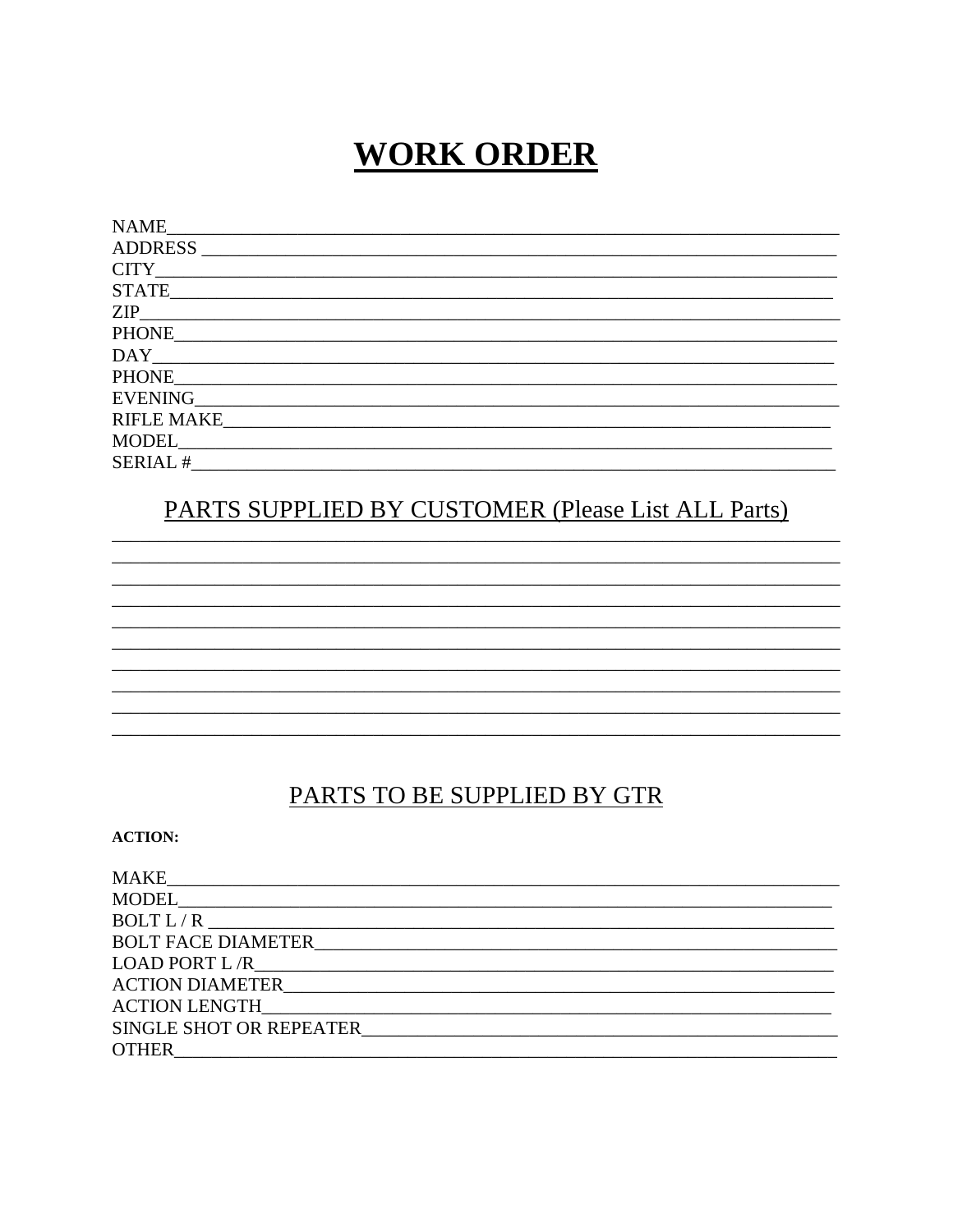### **BARREL:**

| <b>MAKE</b>                  |
|------------------------------|
|                              |
|                              |
|                              |
|                              |
|                              |
| FINISH LENGTH                |
| FLUTED TELEVISION CONTINUES. |
| <b>OTHER</b>                 |

#### STOCK:

| <b>MAKE</b>                                                                                                                                                                                                                    |
|--------------------------------------------------------------------------------------------------------------------------------------------------------------------------------------------------------------------------------|
|                                                                                                                                                                                                                                |
| <b>COLOR</b>                                                                                                                                                                                                                   |
| ACTION MODEL ACTION                                                                                                                                                                                                            |
| ADL / BDL / BOX MAG                                                                                                                                                                                                            |
| BARREL CONTOUR THE STATE OF THE STATE OF THE STATE OF THE STATE OF THE STATE OF THE STATE OF THE STATE OF THE STATE OF THE STATE OF THE STATE OF THE STATE OF THE STATE OF THE STATE OF THE STATE OF THE STATE OF THE STATE OF |
| L.O.P.                                                                                                                                                                                                                         |
| RECOIL PAD                                                                                                                                                                                                                     |
| SLING STUDS                                                                                                                                                                                                                    |
| <b>OTHER</b>                                                                                                                                                                                                                   |

### **OTHER:**

| TRIGGER MAKE                  |
|-------------------------------|
| MUZZLE BRAKE MAKE             |
| <b>RECOIL LUG MAKE_</b>       |
| <b>FIRING PIN MAKE</b>        |
| RINGS/BASE'S MAKE             |
| <b>MAGAZINE PARTS / STYLE</b> |
| FLOOR PLATE MAKE              |
| <b>RECOIL PAD MAKE</b>        |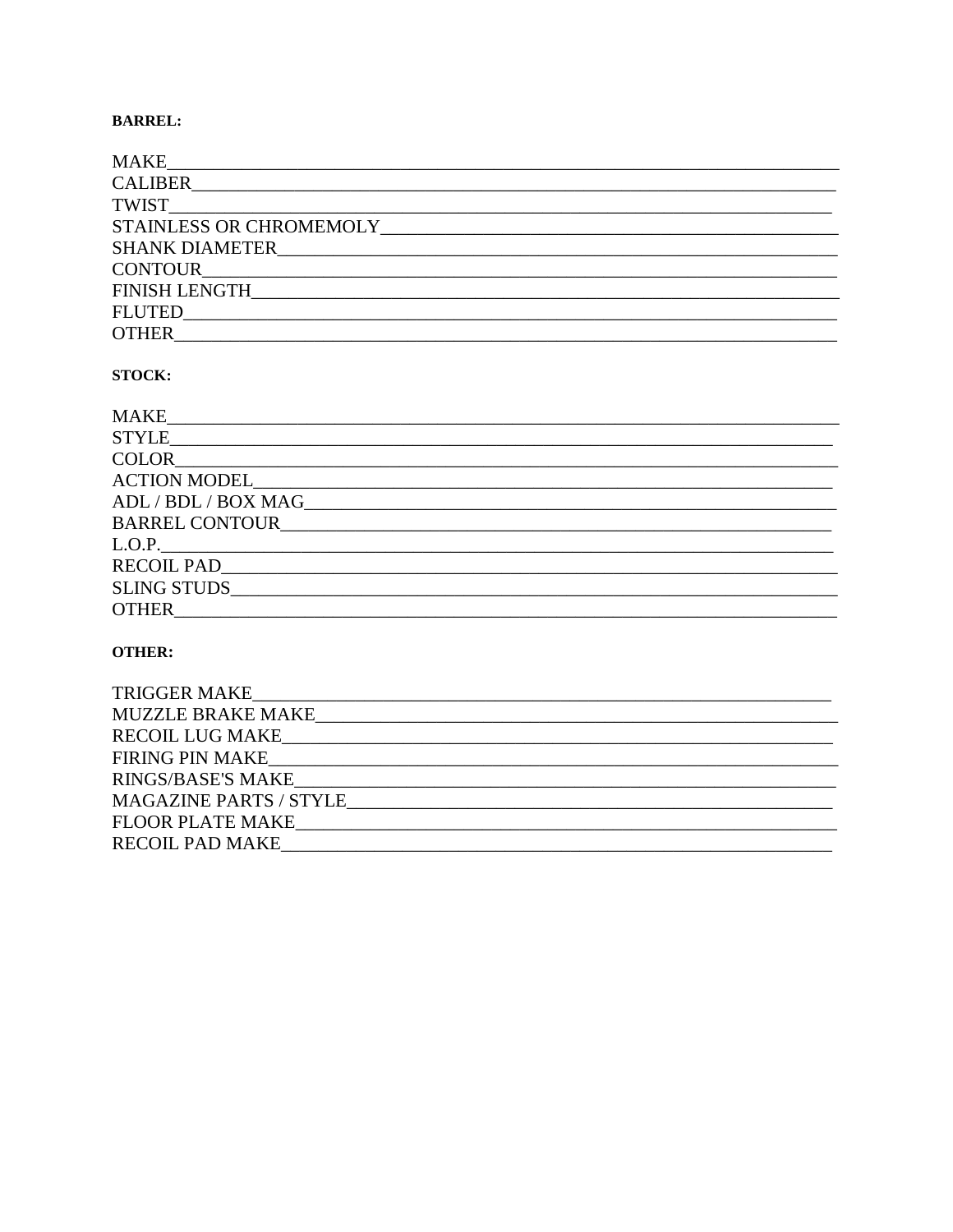## **WORK TO BE PERFORMED**

### **ACTION:**

| SINGLE POINT ACTION & BOLT     |
|--------------------------------|
|                                |
|                                |
| THREAD BOLT HANDLE FOR         |
| AFTER MARKET BOLT KNOBS        |
| <b>BUSH FIRING PIN HOLE IN</b> |
|                                |
|                                |
| SAKO EXTRACTOR SAKO EXTRACTOR  |
| 8 X 40 SCOPE BASE THREADS      |
| 8 X 40 SCREW IN                |
| BOLT HANDLE TO BODY            |
| <b>OTHER</b>                   |

### **BARREL:**

| <b>CHAMBERING</b>    |  |
|----------------------|--|
| <b>FINISH LENGTH</b> |  |
| <b>NECK DIAMETER</b> |  |
| <b>INDEX FLUTES</b>  |  |

### **BARREL FINISH:**

| <b>SATIN BEAD</b>                                                                                                                |
|----------------------------------------------------------------------------------------------------------------------------------|
| FINISH                                                                                                                           |
| $K-G KOTE / COLOR(S)$                                                                                                            |
|                                                                                                                                  |
|                                                                                                                                  |
|                                                                                                                                  |
| <b>OTHER</b><br>and the control of the control of the control of the control of the control of the control of the control of the |

### **STOCK:**

| RECOIL PAD: GLUE ON / SCREW ON |
|--------------------------------|
|                                |
| <b>OTHER</b>                   |